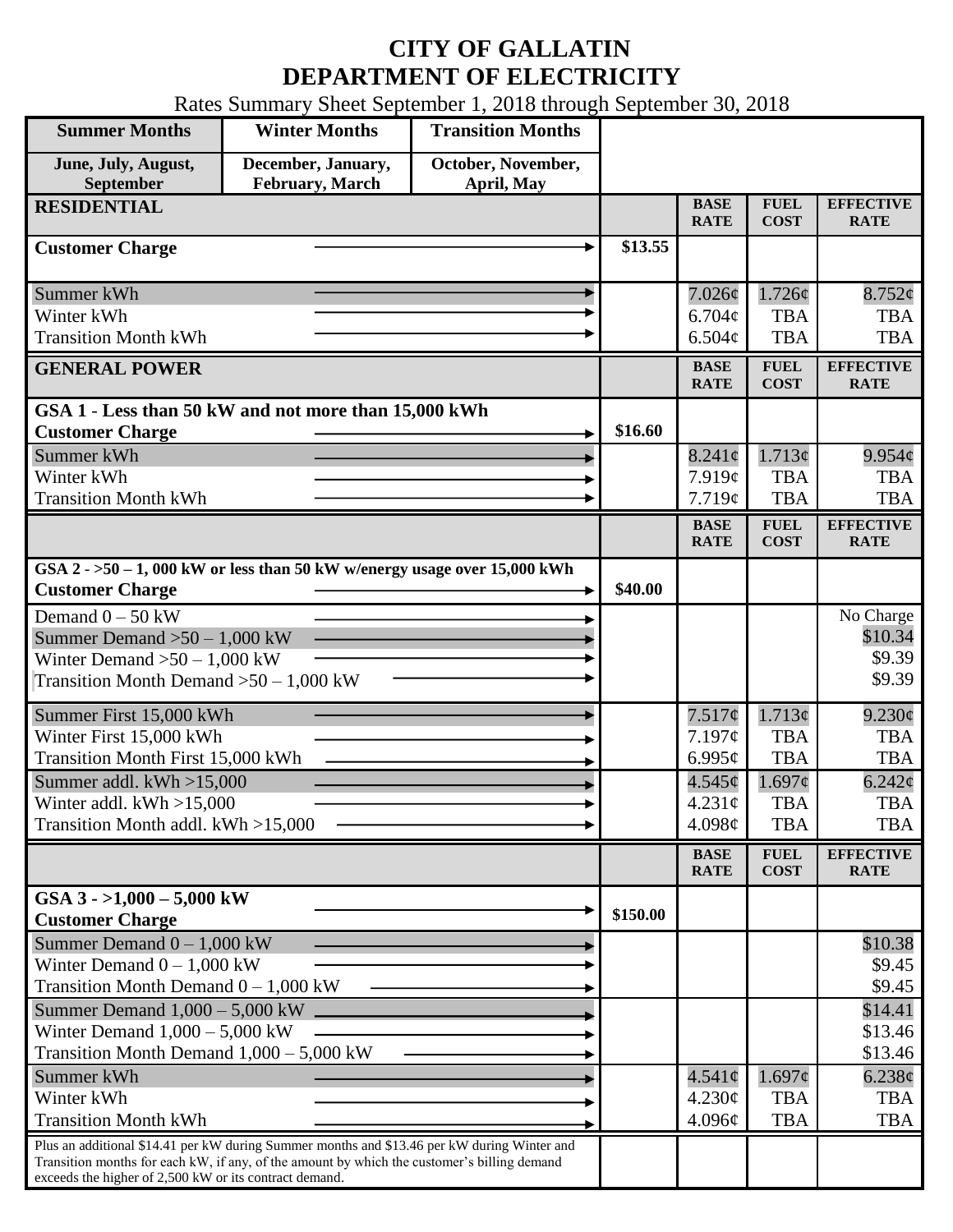| <b>Summer Months</b>                                                   | <b>Winter Months</b>                             | <b>Transition Months</b> |         |                              |                            |                                 |
|------------------------------------------------------------------------|--------------------------------------------------|--------------------------|---------|------------------------------|----------------------------|---------------------------------|
| June, July, August,                                                    | December, January,                               | October, November,       |         |                              |                            |                                 |
| September                                                              | February, March                                  | April, May               |         |                              |                            |                                 |
| <b>GENERAL POWER CONTINUE</b>                                          |                                                  |                          |         | <b>BASE</b><br><b>RATE</b>   | <b>FUEL</b><br><b>COST</b> | <b>EFFECTIVE</b><br><b>RATE</b> |
| GSB Demands from $5,001 - 15,000$ kW                                   |                                                  |                          |         |                              |                            |                                 |
| <b>Customer Charge</b>                                                 |                                                  |                          | \$1,500 |                              |                            |                                 |
| Onpeak Summer Demand 5,000 - 15,000 kW                                 |                                                  |                          |         |                              |                            | \$10.61                         |
| Onpeak Winter Demand $5,000 - 15,000$ kW                               |                                                  |                          |         |                              |                            | \$9.67                          |
|                                                                        | Onpeak Transition Month Demand 5,000 - 15,000 kW |                          |         |                              |                            | \$9.67                          |
| <b>Offpeak Excess of Contract Demand</b>                               |                                                  |                          |         |                              |                            |                                 |
| Summer                                                                 |                                                  |                          |         |                              |                            | \$10.61                         |
| Winter                                                                 |                                                  |                          |         |                              |                            | \$9.67                          |
| Transition                                                             |                                                  |                          |         |                              |                            | \$9.67                          |
| Max Demand                                                             |                                                  |                          |         |                              |                            | \$5.09                          |
| <b>Onpeak Summer kWh</b>                                               |                                                  |                          |         | $7.501\phi$                  | $1.572\phi$                | 9.073¢                          |
| <b>Onpeak Winter kWh</b>                                               |                                                  |                          |         | 6.390¢                       | <b>TBA</b>                 | <b>TBA</b>                      |
| <b>Onpeak Transition Month kWh</b>                                     |                                                  |                          |         | 5.036¢                       | <b>TBA</b>                 | <b>TBA</b>                      |
| Offpeak Summer kWh First 200 HUD                                       |                                                  |                          |         | 5.066¢                       | 1.572¢                     | 6.638¢                          |
| Offpeak Summer kWh Next 200 HUD                                        |                                                  |                          |         | $0.542\varphi$               | 1.572¢                     | 2.114 <sub>c</sub>              |
| <b>Additional HUD</b><br>Offpeak Winter kWh First 200 HUD              |                                                  |                          |         | $0.208\phi$<br>5.282¢        | 1.572¢<br><b>TBA</b>       | 1.780¢<br><b>TBA</b>            |
| Offpeak Winter kWh Next 200 HUD                                        |                                                  |                          |         | $0.542\mathcal{C}$           | <b>TBA</b>                 | <b>TBA</b>                      |
| <b>Additional HUD</b>                                                  |                                                  |                          |         | $0.208\phi$                  | <b>TBA</b>                 | <b>TBA</b>                      |
| Offpeak Transition kWh First 200 HUD                                   |                                                  |                          |         | 5.036¢                       | <b>TBA</b>                 | <b>TBA</b>                      |
| Offpeak Transition kWh Next 200 HUD                                    |                                                  |                          |         | $0.542\mathcal{C}$           | <b>TBA</b>                 | <b>TBA</b>                      |
| <b>Additional HUD</b>                                                  |                                                  |                          |         | 0.208c                       | <b>TBA</b>                 | <b>TBA</b>                      |
|                                                                        |                                                  |                          |         | <b>BASE</b>                  | <b>FUEL</b>                | <b>EFFECTIVE</b>                |
|                                                                        |                                                  |                          |         | <b>RATE</b>                  | <b>COST</b>                | <b>RATE</b>                     |
| MSB Demands greater than 5,000 kW                                      |                                                  |                          |         |                              |                            |                                 |
| <b>Customer Charge</b>                                                 |                                                  |                          | \$1,500 |                              |                            |                                 |
| Onpeak Summer Demand > 5,000                                           |                                                  |                          |         |                              |                            | \$9.97                          |
| Onpeak Winter Demand > 5,000<br>Onpeak Transition Month Demand > 5,000 |                                                  |                          |         |                              |                            | \$9.04<br>\$9.04                |
|                                                                        |                                                  |                          |         |                              |                            |                                 |
| Max Demand                                                             |                                                  |                          |         |                              |                            | \$2.18                          |
| <b>Offpeak Excess of Contract Demand</b>                               |                                                  |                          |         |                              |                            |                                 |
| Summer                                                                 |                                                  |                          |         |                              |                            | \$9.97                          |
| Winter                                                                 |                                                  |                          |         |                              |                            | \$9.04                          |
| Transition                                                             |                                                  |                          |         |                              |                            | \$9.04                          |
| <b>Onpeak Summer kWh</b>                                               |                                                  |                          |         | 5.618 $\phi$                 | 1.572¢                     | $7.190\phi$                     |
| <b>Onpeak Winter kWh</b>                                               |                                                  |                          |         | 4.508¢                       | <b>TBA</b>                 | <b>TBA</b>                      |
| <b>Onpeak Transition Month kWh</b>                                     |                                                  |                          |         | 3.487¢                       | <b>TBA</b>                 | <b>TBA</b>                      |
| Offpeak Summer kWh First 200 HUD                                       |                                                  |                          |         | 3.184¢<br>$0.292\mathcal{C}$ | 1.572¢<br>1.572¢           | 4.756¢                          |
| Offpeak Summer kWh Next 200 HUD<br><b>Additional HUD</b>               |                                                  |                          |         | $0.044\phi$                  | 1.572¢                     | $1.864\phi$<br>1.616¢           |
| Offpeak Winter kWh First 200 HUD                                       |                                                  |                          |         | 3.403¢                       | <b>TBA</b>                 | <b>TBA</b>                      |
| Offpeak Winter kWh Next 200 HUD                                        |                                                  |                          |         | $0.292\mathcal{C}$           | <b>TBA</b>                 | <b>TBA</b>                      |
| <b>Additional HUD</b>                                                  |                                                  |                          |         | $0.044\mathcal{C}$           | <b>TBA</b>                 | <b>TBA</b>                      |
| Offpeak Transition kWh First 200 HUD                                   |                                                  |                          |         | 3.487¢                       | <b>TBA</b>                 | <b>TBA</b>                      |
| Offpeak Transition kWh Next 200 HUD                                    |                                                  |                          |         | $0.292\ell$                  | <b>TBA</b>                 | <b>TBA</b>                      |
| <b>Additional HUD</b>                                                  |                                                  |                          |         | $0.044\phi$                  | <b>TBA</b>                 | <b>TBA</b>                      |

## **Page 2 - Rates Summary Sheet September 1, 2018 through September 30, 2018**